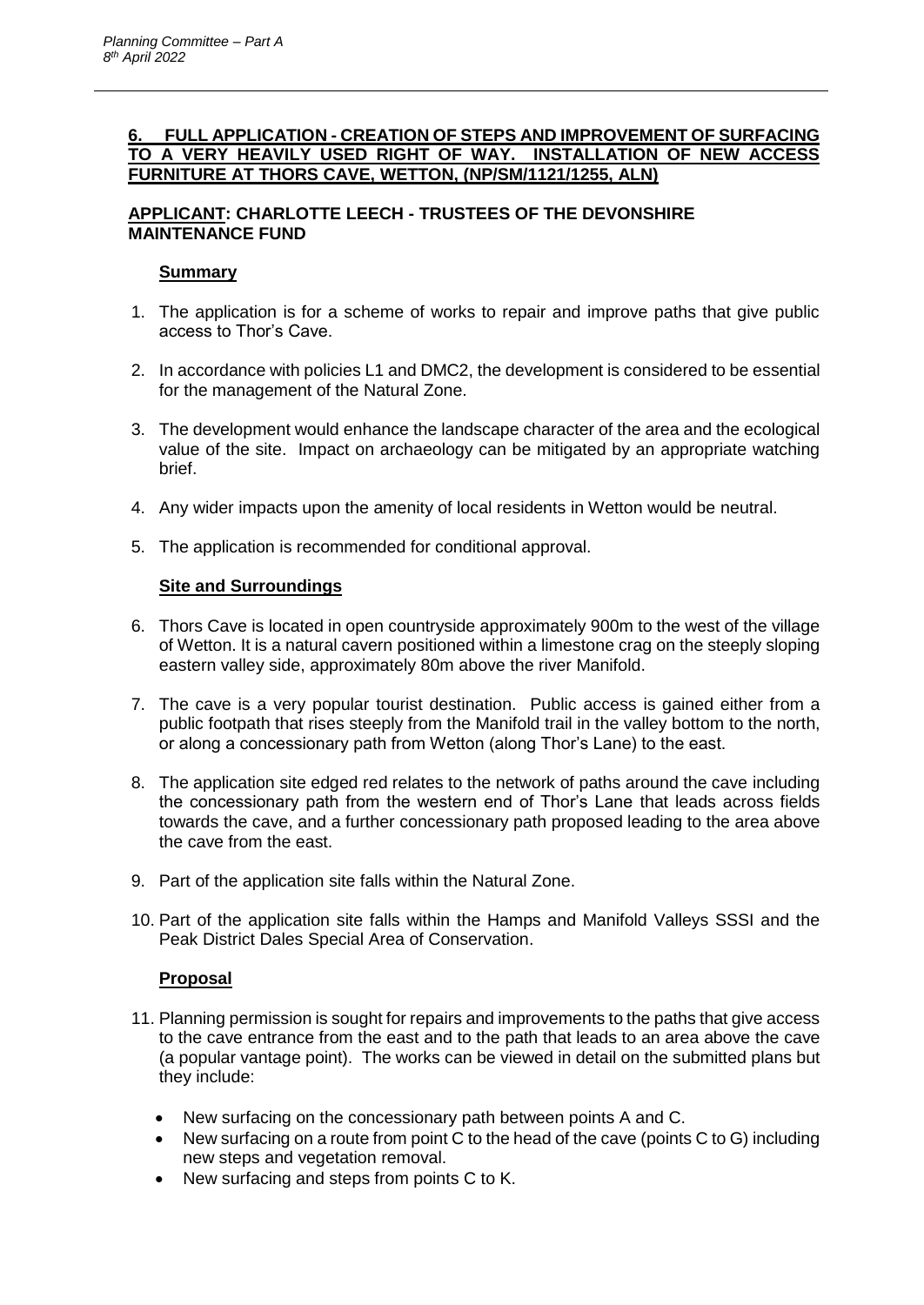- Step improvements between points M to N and a new step at point P at the cave entrance.
- New hazel planting and post and rail fencing on 'desire line' on steep hillside to west of route C to F to discourage access.

## **RECOMMENDATION:**

- **12. That the application be APPROVED subject to the following conditions:**
	- **1. 3 year implementation time limit.**
	- **2. Adopt submitted plans.**
	- **3. a) No development shall take place until a Written Scheme of Investigation for an archaeological watching brief has been submitted to and approved by the local planning authority in writing. The scheme shall include an assessment of significance and research questions; and** 
		- **I. The programme and methodology of site investigation and recording;**
		- **II. The programme and provision to be made for post investigation analysis and reporting;**
		- **III. Provision to be made for publication and dissemination of the analysis and records of the site investigation;**
		- **IV. Provision to be made for archive deposition of the analysis and records of the site investigation;**
		- **V. Nomination of a competent person or persons/organization to undertake the works set out within the Written Scheme of Investigation".**

**b) No development shall take place other than in accordance with the archaeological Written Scheme of Investigation approved under condition (a).**

**c) Within a period of 12 weeks from completion of the development the archaeological site investigation and post investigation analysis and reporting shall have been completed in accordance with the programme set out in the Written Scheme of Investigation approved under condition (a) and the provision to be made for publication and dissemination of results and archive deposition shall have been secured.**

### **Key Issues**

13. The key planning issues relating to the development are:

- Principle of development in the natural zone.
- Impact on the landscape character of the area.
- Archaeological considerations.
- Impacts on ecology.
- Parking and amenity of local residents.

### **History**

14. There is no planning history directly related to the application site.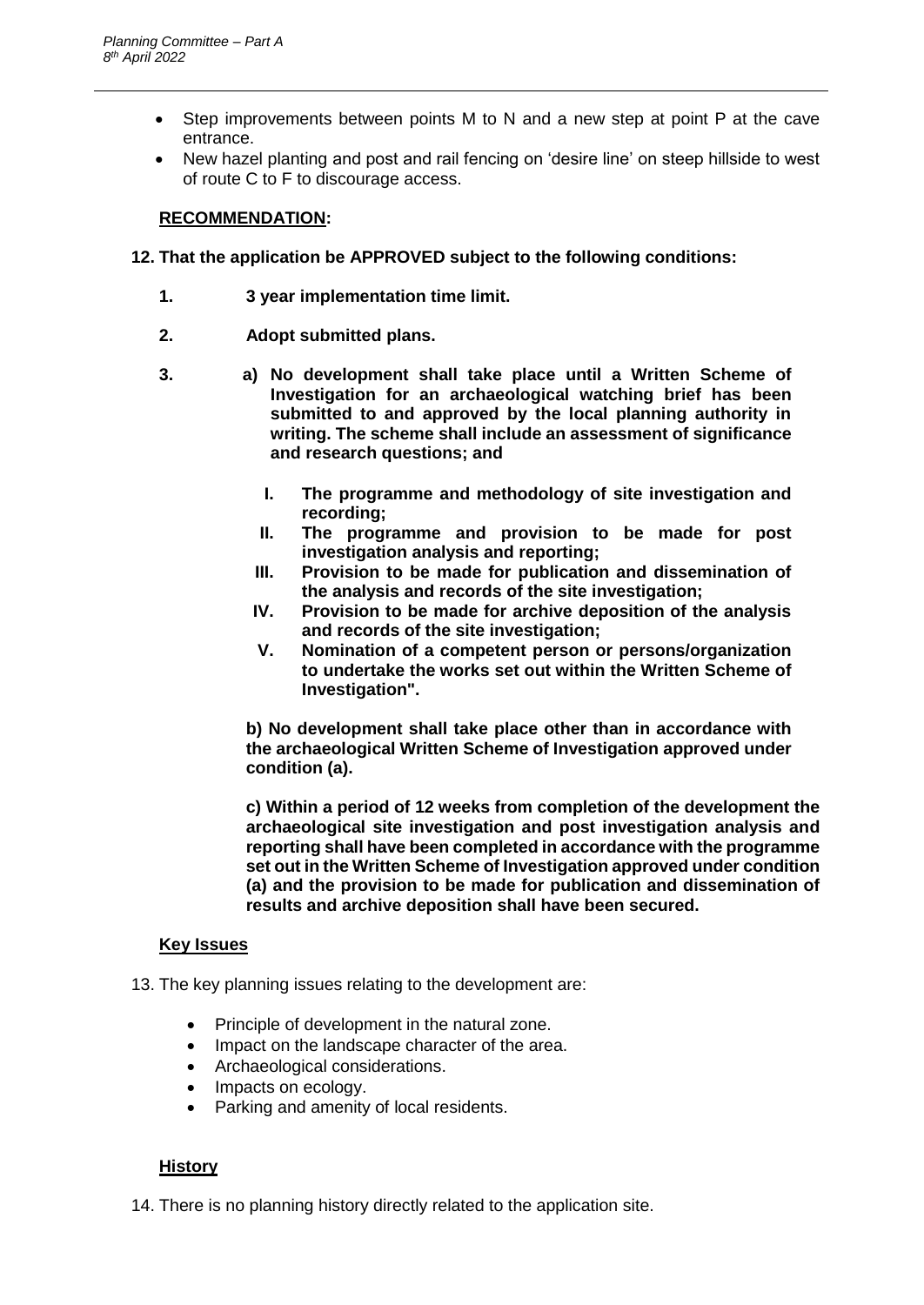### **Consultations**

- 15. **Highway Authority** no objections subject to a condition that no mud or other deleterious material to be deposited on the public highway
- 16. **District Council** no response
- 17. **Parish Council** '*The Parish Council finds this to be a constructive proposal by the applicant, demonstrating their recognition that the recent significant increase in visitor numbers is damaging the environment. Accordingly, the Parish Council supports this application and hopes that it is just the beginning of a series of further projects to manage pedestrian and vehicular access to this popular attraction and normalise the residents' peaceful enjoyment of their homes and surroundings.'*
- 18. **Natural England** no response to date
- 19. **Authority's ecologists** no response
- *20.* **Authority's archaeologist** *– There has been (and may still be) material of archaeological sensitivity outside the cave mouth as well as inside the cave.*
- *21. A whole series of excavations from the 1860s onwards has revealed artefacts and evidence of occupation form the Palaeolithic period onwards (including Neolithic, Bronze Age, Iron Age, Romano-British finds). There was a human burial in the cave, possibly of Neolithic date (approx. 4000 – 2000BC).*
- *22. A cave survey report we have (done by Trent and Peak Archaeological Trust for the National Trust in 1992) covering the whole of the Manifold Valley notes that the spoil from Carrington's excavations in 1864-5 now forms the steep grassy slope up to the cave entrance. This may well have archaeological remains within it. Likewise, the report notes that the 'talus' slope outside the adjacent Elderbush Cave (which is a scheduled monument) also contains important archaeological remains. Given the scheduled status of Elderbush, and the similar deposits that have been found in Thor's Cave, I consider that any archaeological remains in and around Thor's cave are likely to be of national significance.*
- *23. I am mindful of the need to be proportionate. So I suggest that archaeological monitoring is required, but only for the section nearest the cave mouth. i.e. Step at P, new path section and steps M-L, as shown on drawing 03 Rev 1. This is a length of around 25m according to the plan. '*
- *24.* **Authority's Access and Rights of Way Officer** '*The application to carry out repairs and provide for the continued public access at Thor's Cave is welcomed and supported. The proposed surfacing of the permissive path to Thor's Cave will improve its condition and help to limit the spread of footfall. The proposed path to the hillside above Thor's Cave will provide for a formal means of access and, in combination with deflector fencing and planting, assist in the recovery of the eroded bank and botanical interest.'*
- 25. **Authority's Landscape Architect – '***No landscape objections to the proposed works. It is clear that the damage being done to the ground is visually detrimental and resurfacing should reduce the visual impact.'*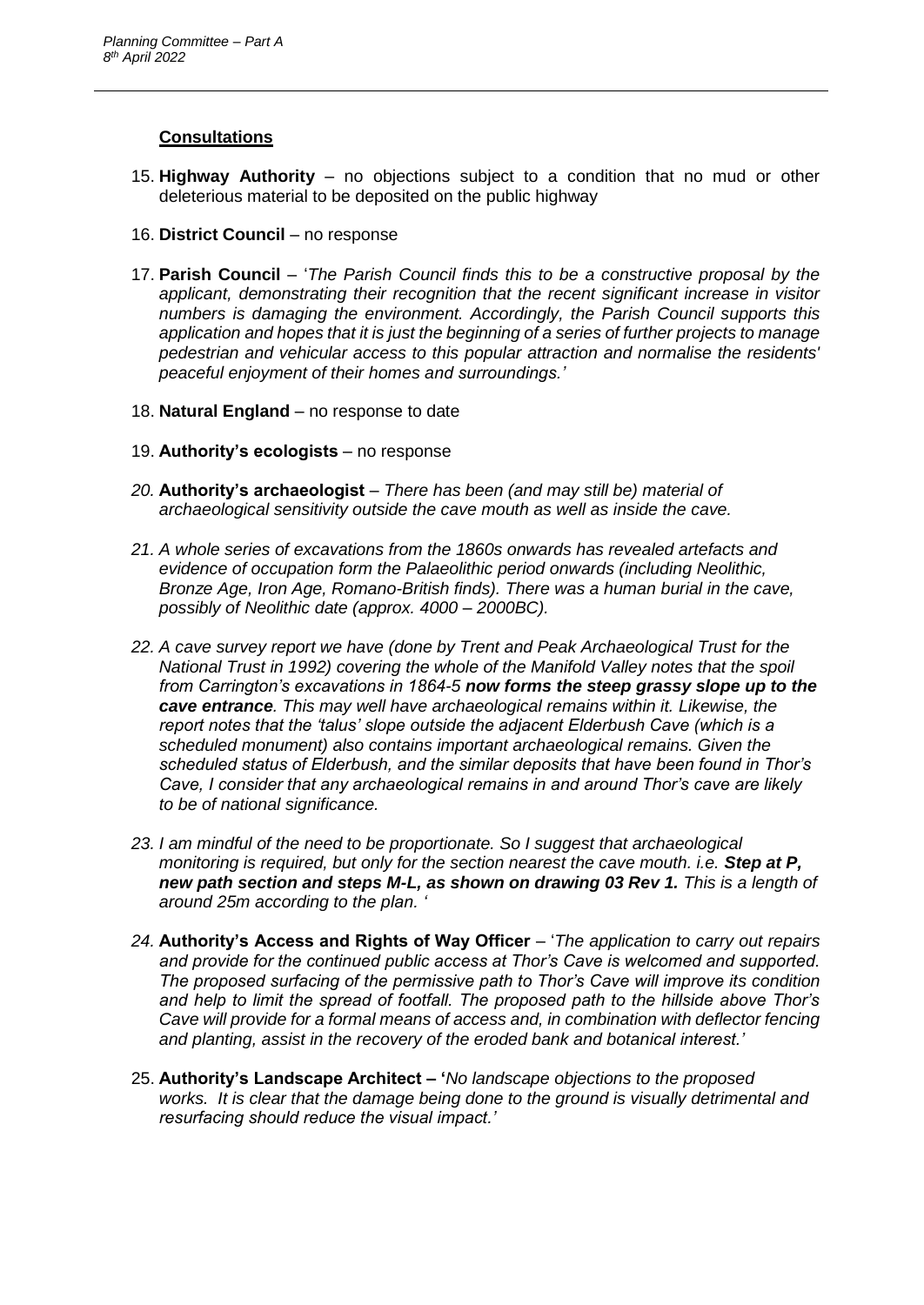## **Representations**

- 26. Four letters of 'general comment' and five letters of objection have been received from local residents. These raise the following issues:
	- Number of visitors increased hugely during last 2 years.
	- Wetton is inundated with cars and visitors to the cave causing antisocial behaviour, litter, drugs etc.
	- Village becomes overrun by traffic creating access and road safety problems.
	- The village car park is inadequate for the number of cars that arrive.
	- The improvements will encourage even more visitors to park in the village.
	- The concessionary footpath should be closed and access to the cave should be from the Manifold Valley only.
	- Residents are leaving the village as a result of the influx of visitors.
	- Signage should direct visitors away from Wetton.
	- Damage to the natural environment in the area caused by visitors.
	- Issues with accidents around Thors cave and difficulty with emergency services access.

### **Main Policies**

- 27. Relevant Core Strategy policies: GPS1, GSP2, GSP3, L1, L2, L3, T1, T6
- 28. Relevant Local Plan policies: DMC2, DMC3, DMC5, DMC12, DMT3, DMT5

# **National Planning Policy Framework**

- 29. The National Planning Policy Framework (NPPF) replaced a significant proportion of central government planning policy with immediate effect. A revised NPPF was published in July 2021. The Government's intention is that the document should be considered as a material consideration and carry particular weight where a development plan is absent, silent or relevant policies are out of date. In the National Park the development plan comprises the Authority's Core Strategy 2011 and policies in the Peak District National Park Development Management Policies document 2019. Policies in the Development Plan provide a clear starting point consistent with the National Park's statutory purposes for the determination of this application. It is considered that in this case there is no significant conflict between prevailing policies in the Development Plan and more recent Government guidance in the NPPF.
- 30. In particular, paragraph 176 states that great weight should be given to conserving and enhancing landscape and scenic beauty in National Parks, which have the highest status of protection in relation to these issues.
- 31.Section 16 of the NPPF sets out guidance for conserving the historic environment.
- 32. Paragraph 199, states that when considering the impact of a proposed development on the significance of a designated heritage asset, great weight should be given to the asset's conservation (and the more important the asset, the greater the weight should be).
- 33. In the National Park, the development plan comprises the Authority's Core Strategy and the Development Management Polices (DMP). These Development Plan policies provide a clear starting point consistent with the National Park's statutory purposes for the determination of this application.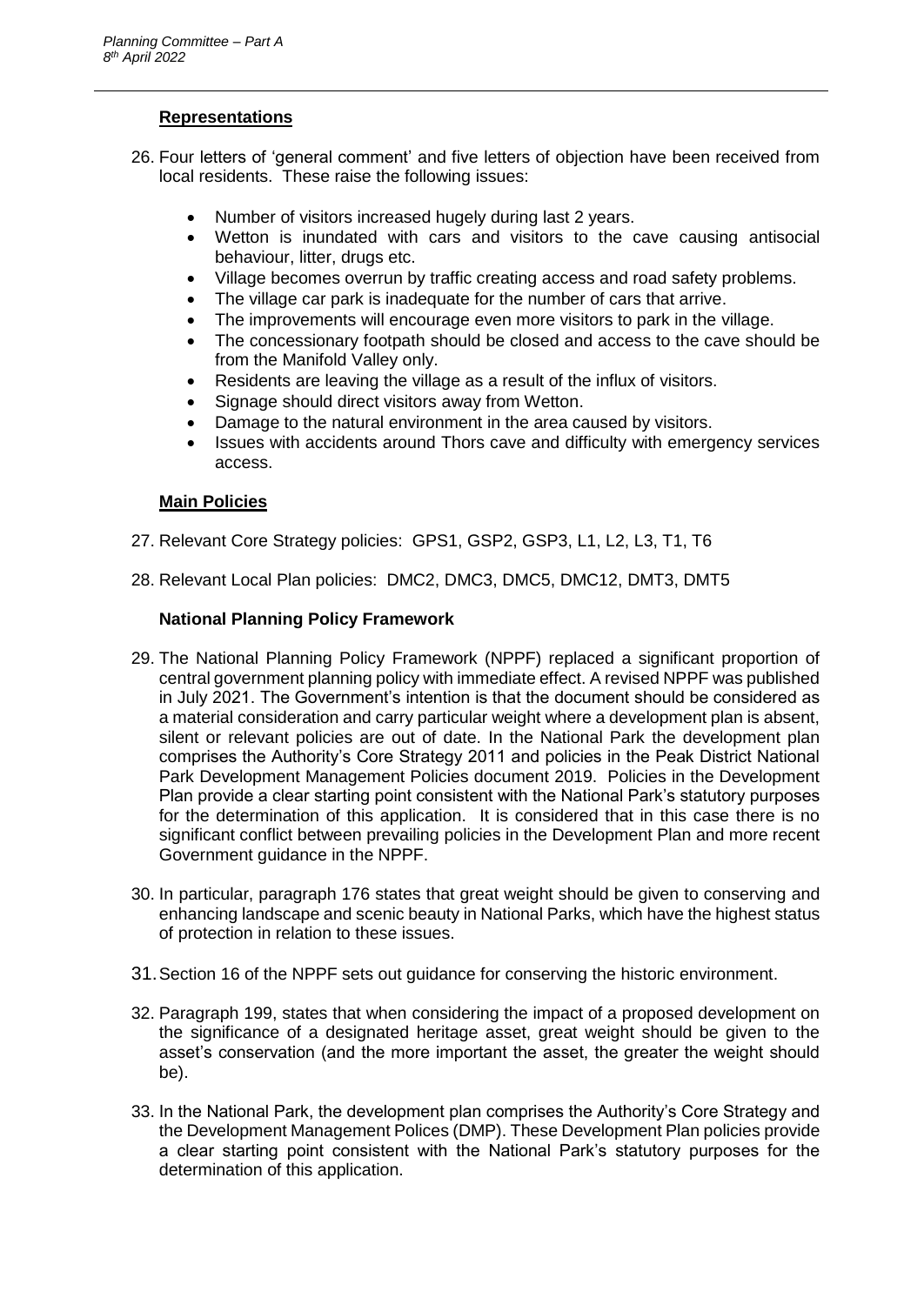### **Main Development Plan Policies**

#### Core Strategy

- 34. GSP1, GSP2 *Securing National Park Purposes and sustainable development & Enhancing the National Park*. These policies jointly seek to secure national park legal purposes and duties through the conversion and enhancement of the National Park's landscape and its natural and heritage assets.
- 35. GSP3 *Development Management Principles*. Requires that particular attention is paid to the impact on the character and setting of buildings and that the design is in accord with the Authority's Design Guide and development is appropriate to the character and appearance of the National Park.
- 36. DS1 *Development Strategy*. States, that recreation and tourism development is acceptable in principle in open countryside.
- 37. L1 *Landscape character and valued characteristics*. Seeks to ensure that all development conserves and enhances valued landscape character and sites, features and species of biodiversity importance.
- 38. L2 *Sites of biodiversity or geo-diversity importance*. States that development must conserve and enhance any sites, features or species of biodiversity importance and where appropriate their setting. Other than in exceptional circumstances development will not be permitted where is likely to have an adverse impact on any site, features or species of biodiversity importance or their setting.
- 39. L3 *Cultural Heritage assets or archaeological, architectural, artistic or historic significance*. Explains that development must conserve and where appropriately enhance or reveal the significance of historic assets and their setting. Other than in exceptional circumstances, development will not be permitted where it is likely to cause harm to the significance of any cultural heritage asset or its setting.
- 40. T1 *Reducing the need to travel and encouraging sustainable transport.* States that sustainable access for the quiet enjoyment of the National Park, that does not cause harm to the valued characteristics will be promoted.
- 41. T6 *Routes for walking, cycling and horse riding, and waterways.* States that the Rights of Way network will be safeguarded from development and wherever possible enhanced to improve connectivity, accessibility and access to transport interchanges.

#### Development Management Policies

42. DMC3 - *Siting, Design, layout and landscaping*. Reiterates, that where developments are acceptable in principle, policy requires that design is to high standards and where possible enhances the natural beauty, quality and visual amenity of the landscape. The siting, mass, scale, height, design, building materials should all be appropriate to the context. Accessibility of the development should also be a key consideration.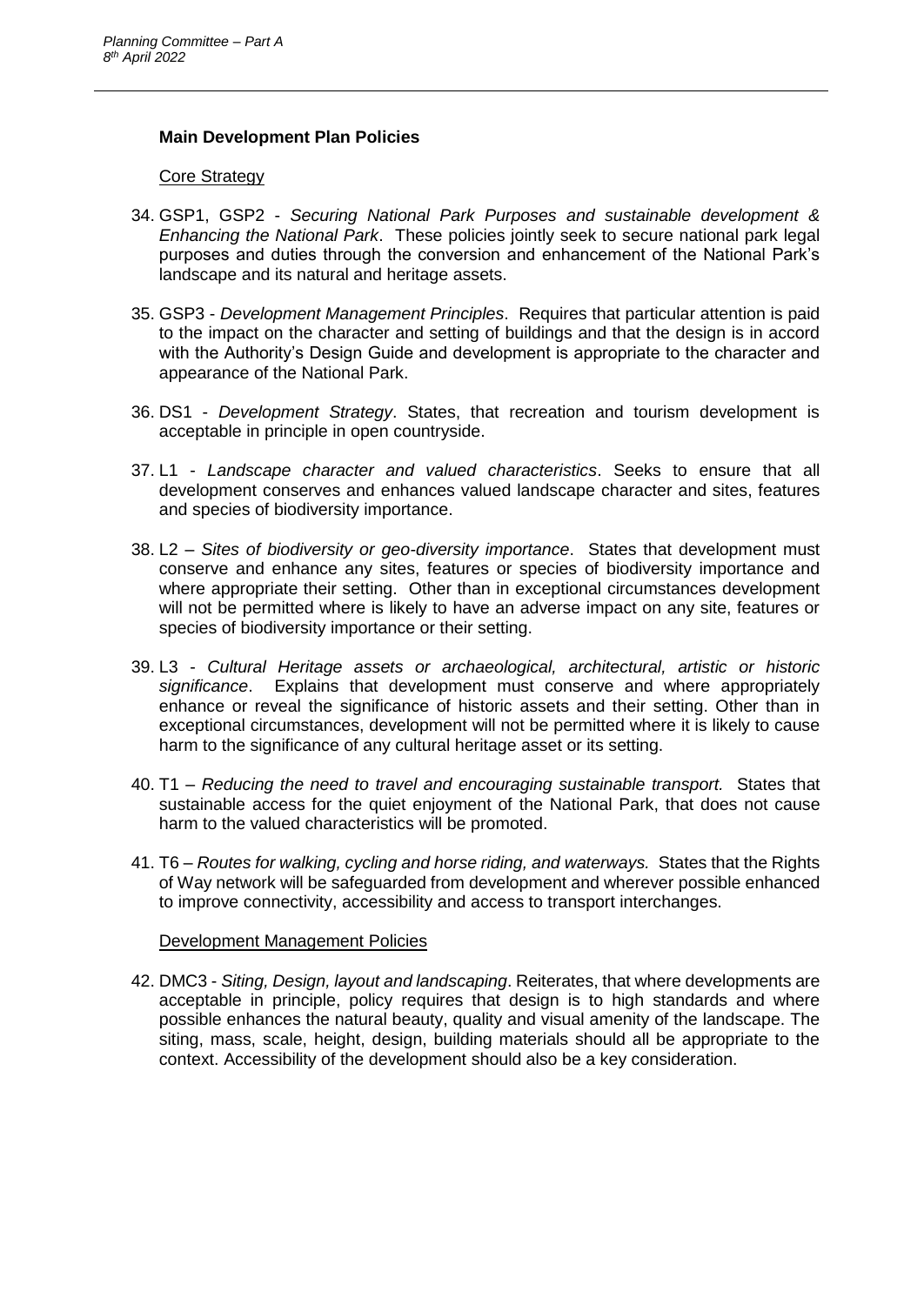- 43. DMT5 *Development affecting a public right of way.* Where development occurs opportunities will be sought to provide better facilities for users of the rights of way network. The development of new routes for walking, cycling and horse riding will be supported, provided they conserve the and enhance the valued character of the area and provided they are constructed to an appropriate standards in keeping with its setting.
- 44. DMT3 *Access and design criteria*. States amongst other things, that a safe access should be provided in a way that does not detract from the character and appearance of the locality and where possible enhances it.
- 45. DMC5 *Assessing the impact of development on designated and non-designated heritage assets and their setting*. The policy provides detailed advice relating to proposals affecting heritage assets and their settings, requiring new development to demonstrate how valued features will be conserved, as well as detailing the types and levels of information required to support such proposals. It also requires development to avoid harm to the significance, character, and appearance of heritage assets and details the exceptional circumstances in which development resulting in such harm may be supported.
- 46. DMC12 *Sites, features or species of wildlife, geological or geomorphological importance*. For site of national importance (e.g. SSSI's) confirms that exceptional circumstances are those where development is essential for the management of those sites or for the conservation of valued character of where the benefits of development outweigh the impacts on the site.

### **Assessment**

### **Background and Principle of Development in the Natural Zone**

- 47. A supporting statement submitted with the application explains that Thor's Cave has always been a popular tourist attraction, but during the pandemic in 2020 and 2021, visitor numbers and the associated pressures have increased rapidly.
- 48. One of main pedestrian access routes is via a concessionary footpath leading westwards from Wetton village, along Thor's Lane and then across agricultural fields down towards the cave entrance. It is stated that this is a concessionary right of way granted by the applicant. Due to heavy usage the condition of the path has deteriorated, which is leading to visitors straying from the path and causing extended areas of poaching and erosion.
- 49. Visitors also want to access the head (top) of Thor's Cave, which is open access land. The access is steep and visitors do not keep to the designated routes. Consequently a large scar of erosion has formed and it is reported that there have been numerous cases of walkers sustaining injuries. Part of the area in question is within the Hamps and Manifold Valleys SSSI and is particularly sensitive.
- 50. Consequently the proposals seek permission for a range of footpath improvements to improve access and to protect the ecological and archaeological interest of the area.
- 51. All of the application site apart from the stretch of path across the two field parcels to the east is within the Natural Zone. The Natural Zone is made up of areas of the National Park that are particularly important to conserve because of qualities such as wilderness, natural beauty and wildlife value. There is a general presumption against development in these areas and policy L1 states that it will only be allowed in exceptional circumstances. Policy DMC2 sets out these circumstances, which include development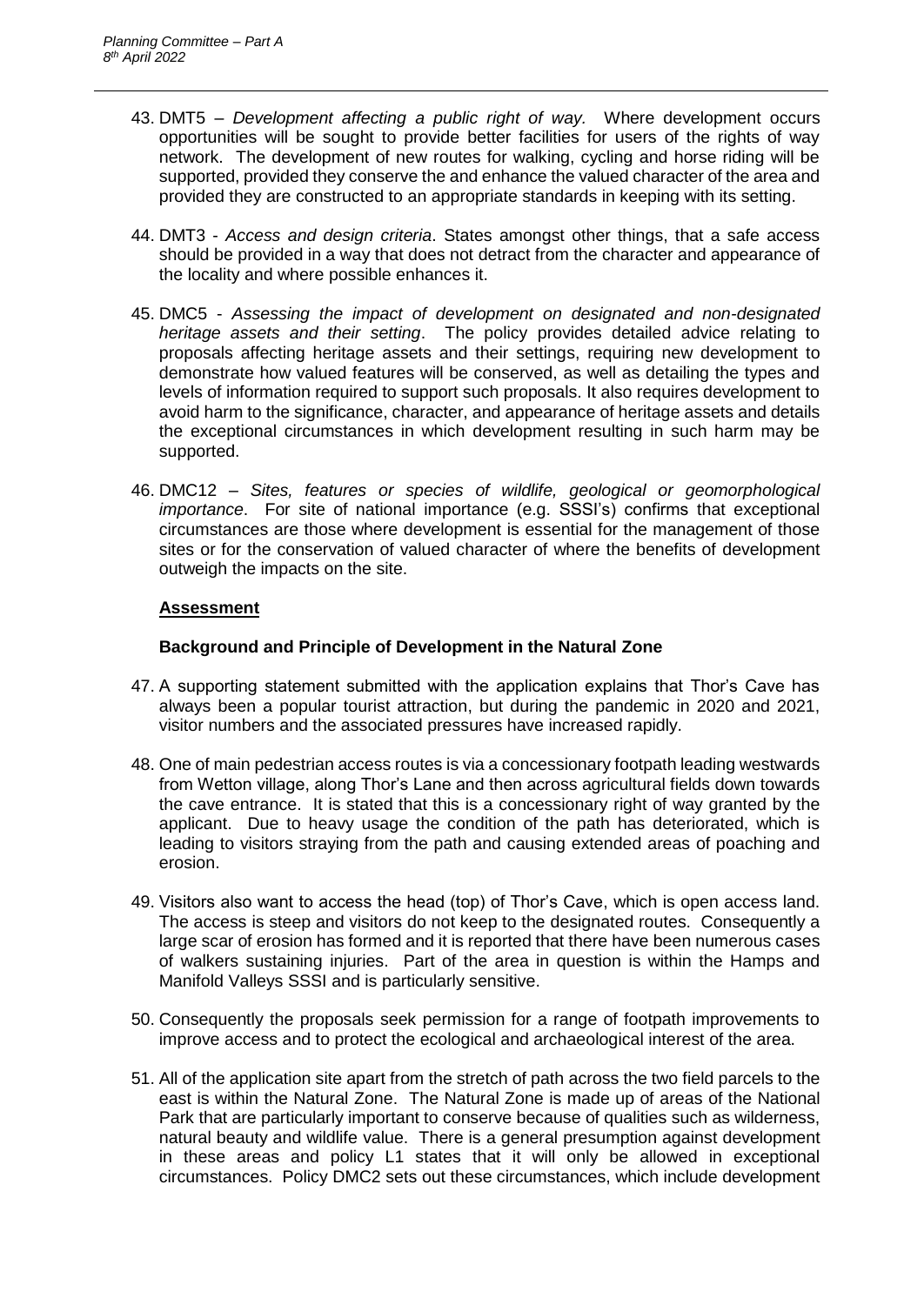that is essential for the management of the Natural Zone or for the conservation and/or enhancement of valued character.

- 52. At their visit to the site officers observed that the ground erosion in the areas in question is severe and in places the paths are impassable. Extensive erosion well beyond any designated pathways is occurring, which is harmful to the landscape quality of the area and which is inevitably having a detrimental impact on the ecological and archaeological interest of the area. We are therefore satisfied that a scheme of works to resolve the erosion issues is essential for the management of the Natural Zone.
- 53. In the light of this and the fact that in principle Core Strategy policy T6 and Development Management policy DMT5 support improvements to walking routes, the main issue is whether the scheme of footpath improvements put forward would cause any harm that might outweigh the obvious benefits outlined above.

### **Impact on the Landscape Character of the Area**

- 54. The new surfacing on the various paths would be 1m wide, with a limestone sub-base and magnesium limestone wearing course on top. The three sections of new steps would be constructed with timber sleeper risers and a limestone sub-base on the treads. The Authority's Landscape Architect has confirmed that the surfacing material is appropriate for the locality.
- 55. The more 'engineered' treatment of the paths would be visible in the landscape, especially in wider views looking down the path across the open field when approaching from Wetton, However the path would be well related to the existing linear stone wall that runs to the south and the surfacing would weather to a more natural finish in time and with use. We consider that the benefits of reducing the extensive erosion and the landscape harm that it is causing outweighs any detrimental visual impacts of more formal surfacing.

# **Impact on Ecology**

56. Part of the site is within the Hamps and Manifold Valleys SSSI and the Peak District Dales Special Area of Conservation. No supporting information has been submitted with regard to potential impacts of the proposed works on ecology. Nevertheless we are satisfied that harm to the ecological interest of the area is inevitably occurring by virtue of the extent of the erosion that has taken place. The proposed works are in areas that are already used extensively by walkers and so are unlikely in themselves to cause any significant impacts over and above those that are already taking place. Consequently we are of the view that overall the proposals are essential for the management of the SSSI and would result in a net benefit to the ecological value of the area in accordance with policies L2 and DMC12.

# **Archaeological Issues**

- 57. No information with regard to the archaeological impacts of the proposed scheme has been submitted. The Authority's archaeologist has confirmed that there has been (and may still be) material of archaeological sensitivity outside the cave mouth as well as inside the cave.
- 58. A series of excavations from the 1860s onwards has revealed artefacts and evidence of occupation form the Palaeolithic period onwards (including Neolithic, Bronze Age, Iron Age, Romano-British finds). There was a human burial in the cave, possibly of Neolithic date (approx. 4000 – 2000BC).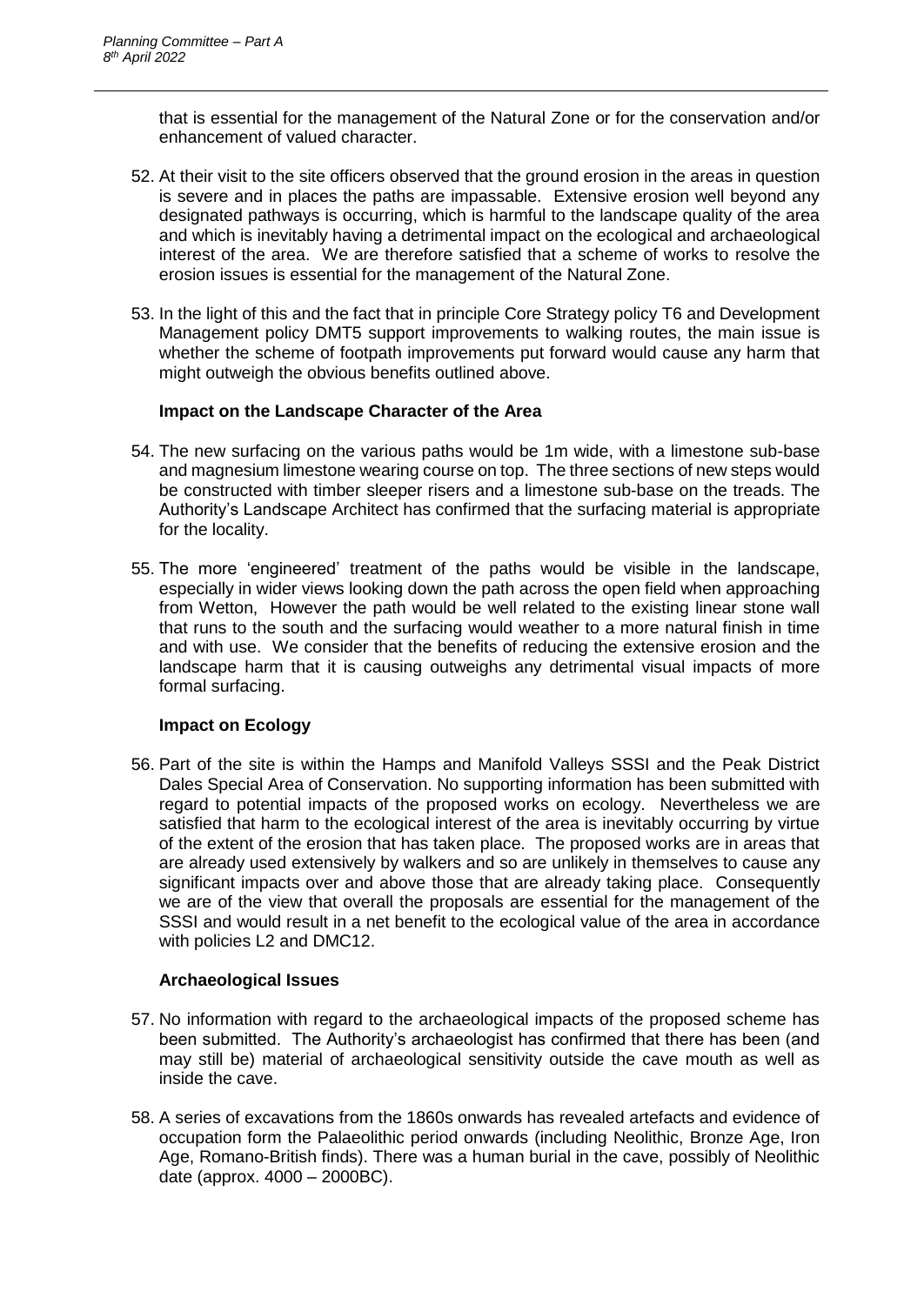- 59. A cave survey report (carried out by Trent and Peak Archaeological Trust for the National Trust in 1992) covering the whole of the Manifold Valley notes that the spoil from Carrington's excavations in 1864-5 now forms the steep grassy slope up to the cave entrance. This may well have archaeological remains within it. Likewise, the report notes that the 'talus' slope outside the adjacent Elderbush Cave (which is a scheduled monument) also contains important archaeological remains. Given the scheduled status of Elderbush, and the similar deposits that have been found in Thor's Cave, it is considered that any archaeological remains in and around Thor's cave are likely to be of national significance.
- 60. Archaeological monitoring is therefore required, but only for the section nearest the cave mouth. i.e. Step at P, new path section, and steps M-L**.** This is a length of around 25m. A condition that requires the submission, agreement and implementation of a Written Scheme of Investigation for this monitoring is necessary, in accordance with policies L3 and DMC5.

### **Impact on Parking and Residential Amenity**

- 61. Local residents who have commented on or objected to the scheme have raised wider concerns about the proposed scheme. There has clearly been a significant increase in the number of people visiting the cave in the last 2 years and it appears that many of them park within the village of Wetton, as well as approaching the cave from the Manifold Valley to the north. Residents report that this is causing significant problems in terms of congestion, blocking of the highway, antisocial behaviour, etc. Some residents are of the view that by improving the surface of the path (and therefore making the cave more accessible) this may encourage yet more people to visit the area and park in the village. Some suggest that it would be better for the applicant to close the concessionary path from Wetton altogether.
- 62. These local concerns are fully acknowledged and understood. The increases in visitor pressure since the beginning of the pandemic is an issue that is being faced at popular tourist destinations across the National Park. However, the concessionary path from Wetton has been in place for around 40 years. It is a well publicised route and forms a circular loop. The cave is also heavily promoted on social media sites. The applicant has stated that there is no public footpath to the top of the cave, but that it is accessed regularly, regardless, and in great numbers. We concur with their view that people would still arrive and try to use the route, even if it were closed. This in turn could lead to trespass onto the neighbouring private land.
- 63. Our view is that the current scheme is unlikely to have any significant impact on the wider issues of visitor pressures on the village and that broader matters of visitor management in the area, while recognised, fall outside of the scope of this planning application.
- 64. As an aside, it is understood that it is proposed to improve way marking and signage to the cave as part of the scheme. The proposed signs are of a type and size that do not require Advertisement Consent and they do not form part of the current proposals. However they will provide clearer directions for visitors who choose to park within Wetton.

# **Conclusion**

65. The proposed footpath improvements are essential in order to secure the effective management of this area of the Natural Zone and would improve the footpaths in question in accordance with policies T6 and DMT5.